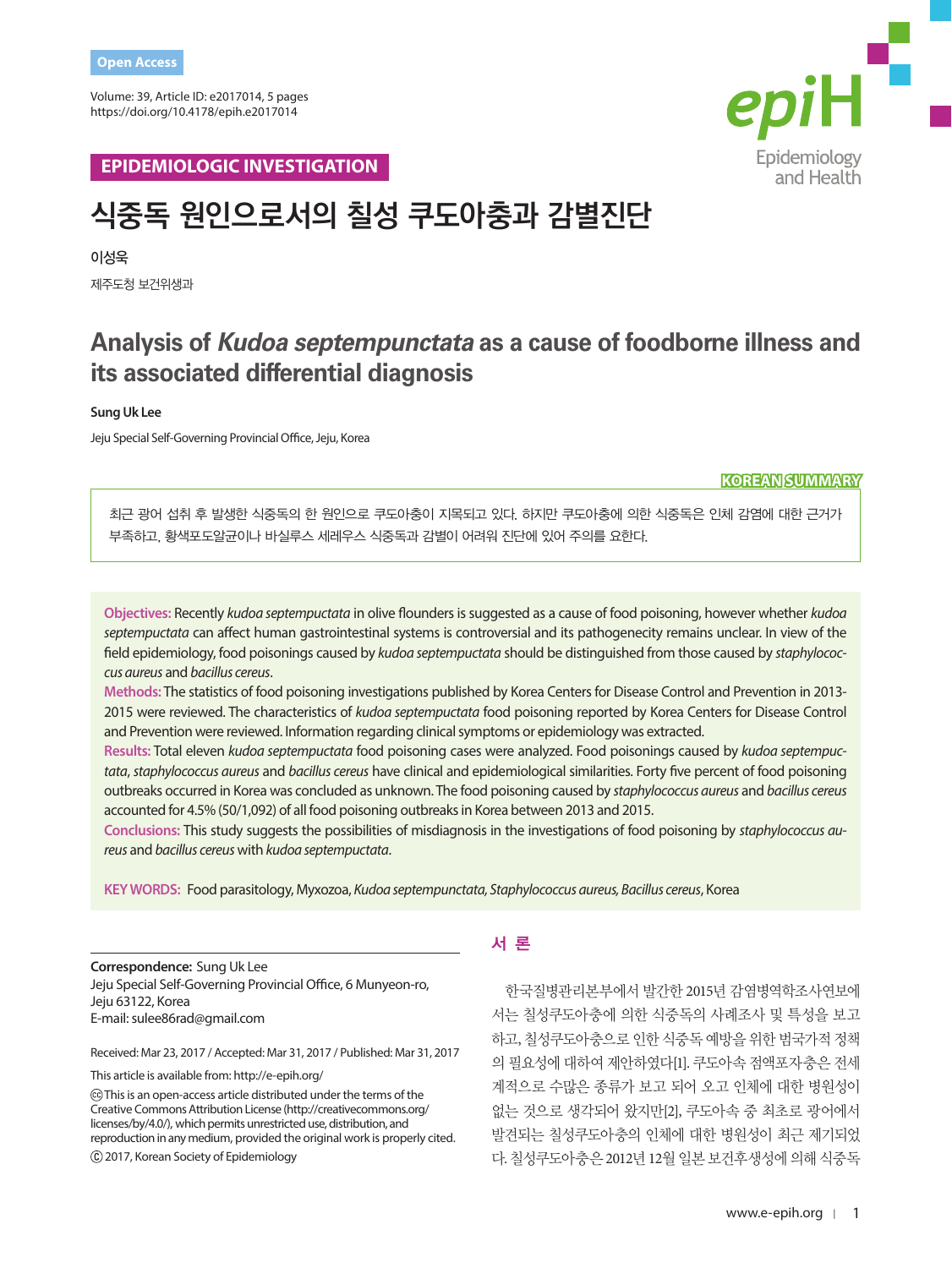원인 병원체로 지목되었고, 연령이 4-5일인 ddY mice를 이용한 동 물 실험을 근거로 병인성이 주장되었다[3,4]. 하지만 타연구자에 의한 mice를 이용한 동일한 실험에서 정반대의 결과가 보고되었 고[5], 인체에 대한 임상연구는 보고된 적이 없어, 최근 Chung et al. [6]은 칠성쿠도아충과 식중독 간의 역학적 인과성의 과학적 타 당성이떨어짐을주장하였다.

한편 식중독 역학조사의 관점에서 칠성쿠도아충에 의한 것으 로 추정되는 식중독사례들은 짧은 잠복기와 경미한 소화기계 증 상을 특징으로 하는데[4], 이는 독소형 식중독(황색포도알균증 또는 바실루스 세레우스)의 식중독의 역학적 특성 및 임상적 증 상과 유사하다. 칠성쿠도아충을 식중독의 새로운 병원체로 지정 하기 위해선 위 두 식중독병원체와 감별하는 것이 중요하다. 이에 저자는 먼저 쿠도아충 식중독의 개별 사례를 살펴보고, 쿠도아충 식중독과 황색포도알균과 바실루스 세레우스로 인한 식중독을 비교해보겠다. 마지막으로 최근 3년간의 식중독 원인병원체 규명 현황을살펴보겠다.

#### 연구방법

칠성쿠도아충 식중독 사례의 정확한 특성을 파악하기 위해 2015년도 감염병역학조사연보에 수록된 칠성쿠도아충의 식중독 사례보고및부록이검토되었다[1].

사례보고에 기술된 칠성쿠도아충의 특성과 "Pathogens and Toxins in Food [10]"에 기술된 황색포도알균(Chapter 8)과 바실 루스 세레우스(Chapter 1) 식중독 특성을 비교하였다. 또한 부록 에 포함된 쿠도아충 식중독 개별 사례 분석을 통해 칠성쿠도아충 식중독의역학조사현황및특성에대하여파악하였다. 한국의식 중독 사례 규명 현황 분석을 위해 한국질병관리본부에서 발간한 2013-2015년 감염병역학조사연보에 포함된 연도별 수인성 및 식 품매개질환 발생 현황이 검토되었다[7-9]. 식중독 원인 불명률과 황색포도알균과 바실루스 세레우스 식중독의 규명률이 각각 파 악되었다.

#### 연구결과

## 1. 칠성쿠도아충, 황색포도알균과 바실루스 세레우스 식중독 특성 비교

황색포도알균은 열저항성이 있는 장독소를 생성하고 바실루스 세레우스는 열저항성이 있는 포자가 식중독을 일으키는 것으로 알려져 있다(Table 1)[10]. 이 두 병원체는 음식제공 전 재가열하게 되면 원인병원체는 열에 의해 사라지지만 식중독을 일으키는 독 소와 포자는 여전히 음식에 남아 있는다. 칠성쿠도아충은 인체장 세포를 이용한 실험에서 포자원형질이 장세포를 침범하여 식중 독을 일으키는 것으로 추정하였다. 황색포도알균과 바실루스 세 레우스는 가장 흔한 식중독 원인들이지만 전 세계적으로 식중독 증상의 가벼움으로 인한 미신고와 역학조사 시 실험실적 병원체 검출의 어려움 등으로 인하여 통상적으로 전체 발생률이 실제 발 생률에 비해 매우 저평가되는 식중독 원인들로 알려져 있다[11, 12]. 아직 칠성쿠도아충이 전체 식중독에서 차지하는 비중은 제 대로 파악되지 않았다. 황색포도알균과 바실루스 세레우스는 상 온(20-37°C)에서 가장 활성화되고, 겨울보다는 기온이 따뜻해질 수록 발생률이 증가한다. 칠성 쿠도아충은 연중 비슷한 수준 (5-15 명/월)으로 식중독을 일으키나 5월에 특히 증가하고 6, 7월은 전 혀 보고되지 않았다. 질병관리본부에서는 이를 수온의 변화에 따 른 영향으로 추측하였지만[1], Song et al. [2]에 따르면 광어에서 칠성쿠도아충이 6, 7월에 검출률이 떨어지는 것은 아니고 1월부

|  | <b>Table 1.</b> Comparison of clinical and epidemiological characteristics between K. septumpunctata, S. aureus, and B. cereus food poisonings |  |  |  |  |  |  |
|--|------------------------------------------------------------------------------------------------------------------------------------------------|--|--|--|--|--|--|
|  |                                                                                                                                                |  |  |  |  |  |  |

|                                  | K. septumpunctata                                                                        | $S.$ aureus <sup>1</sup>                                                 | $B.$ cereus <sup>1</sup>                                                         |
|----------------------------------|------------------------------------------------------------------------------------------|--------------------------------------------------------------------------|----------------------------------------------------------------------------------|
| Pathogenesis                     | Invasion of intestinal epithelium by Heat-resistant enterotoxin<br>sporoplasm (in vitro) |                                                                          | Heat-resistant spore                                                             |
| Proportion of food borne illness | Not assessed                                                                             | 1-5%, usually underestimated                                             | 1-30%, usually underestimated                                                    |
| Seasonal variation               | Peak in May, but reduces in sum-<br>mer season                                           | May be more in warm-hot season<br>than cold, rapid growth at room<br>air | May be more in warm-hot season<br>than cold, rapid growth at room<br>temperature |
| Main clinical symptoms           |                                                                                          | Diarrhea, vomiting, abdominal pain Diarrhea, vomiting, abdominal pain    | Diarrhea, vomiting, abdominal pain                                               |
| Incubation periods (hr)          | Average 2 (1-15)                                                                         | $0.5 - 8.0$                                                              | Vomiting: 1-6<br>Diarrhea: 6-24                                                  |
| Duration and severity of illness | Usually resolved within 24 hr,<br>self-limiting                                          | Usually resolved within 24 hr,<br>self-limiting                          | Usually resolved within 24 hr,<br>self-limiting                                  |
| Life cycle                       | <b>Unknown</b>                                                                           | Human skin, nasal passage, hair                                          | Soil                                                                             |
| Common source of infection       | Intake of raw olive flounder                                                             | Meat, poultry, egg and dairy prod-<br>uct, salads                        | Rice, meat, soup                                                                 |

1Characteristics of *S. aureus* and *B. cereus* referred from Juneja et al. Pathogens and toxins in foods: challenges and interventions. Washington, DC: ASM Press; 2010 [10].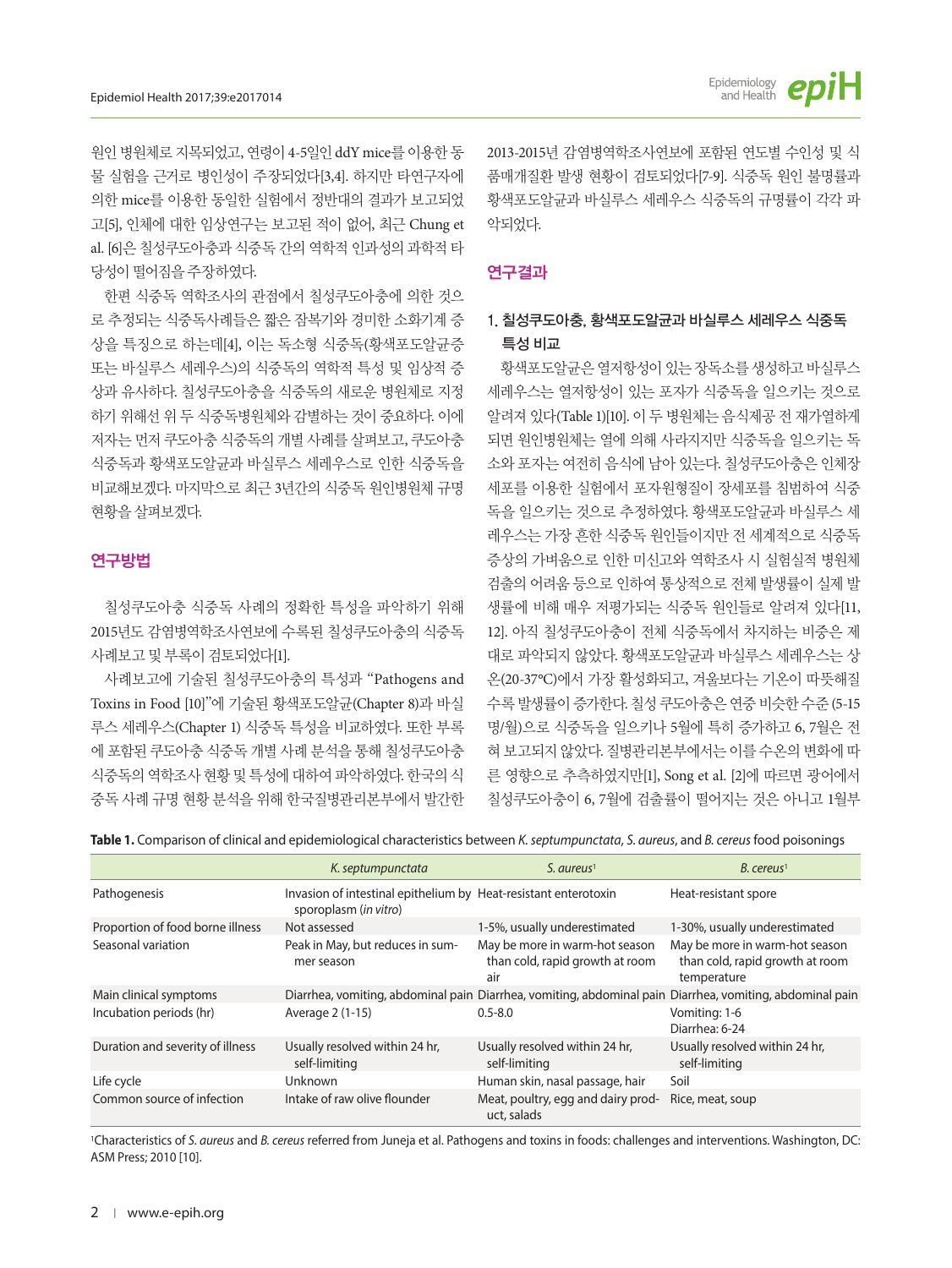| 식중독 원인으로서의 칠성 쿠도이충과 감별진단 • 이성욱 |  |
|--------------------------------|--|
|--------------------------------|--|

터 12월까지 연중 검출되는 것으로 보고하였다. 그러므로 해당 식 중독의 연중 발생률 변동에 대하여 장마철이나 한여름에는 광어 회 섭취를 기피하게 되는 판매량 변동과 관련성 또한 고려해 보아 야 한다. 임상적 증상은 세 병원체 모두 설사나 구토를 주소로 6시 간 이내의 잠복기를 가지고, 24시간 이내에 증상 소실되는 동일한 특징을 보였다. 황색포도알균은 인간의 피부나 코점막에 상재하 고, 바실루스 세레우스는 토양이나 자연계에 널리 분포하는 것으 로알려져있다. 쿠도아충의자연사는잘알려져있지않지만, 지금 까지 밝혀진 바로는 광어에서 기생하는 것으로 알려져 있다[13]. 주된 감염 경로는 황색포도알균은 육류 및 유제품 등 매우 다양 한 경로로 발생 가능하며, 바실루스 세레우스는 밥이나 육류 등 을 통해 발생 가능하다. 칠성쿠도아충은 현재 광어 섭취 후에만 발생하는것으로되어있다.

#### 2. 칠성쿠도아충 식중독 사례 고찰

2015 년 발생한 쿠도아충 식중독 개별 사례 11례에 대하여 요약 해보았다(Table 2). 전체 11 예 중 광어회만 섭취한 경우는 2예였고, 나머지 9예는 우럭, 조개류 등이 섞여 있는 모듬회 또는 초밥류 내 에 광어가 포함되어 있었다. 11 예 중 설사가 구토보다 우세하였던 경우는 6 예, 구토가 우세하였던 경우는 5예였다. 평균 잠복기는 2-10시간이었다. 실험실적 결과에서 10예는 환례 검체에서 쿠도 아충이 검출되었고, 1예(사례 9)는 환례에서는 쿠도아충이 검출되 지 않고 보존식에서 검출되었다. 사례 5에서는 환례 검체에서 쿠 도아충과 함께 바실루스 세레우스가 함께 검출되었고, 위생 상 문 제점이 발견되었다. 사례 11에서는 환례 2명의 검체에서 쿠도아충 이 검출되었지만, 증상이 없던 대조군 1예에서도 쿠도아충이 검출 되었다.

#### 3. 식중독 원인균 규명 현황

V, vomiting; D, diarrhea.

V, vomiting; D, diarrhea

최근 3 년(2013-2015년도) 의 수인성 및 식품매개질환의 원인 파 악 현황을 살펴보았다(Table 3). 원인 병원체 불명이 36-51%, 식중 독 유발 감염원(음식 또는 식수) 불명이 75-81% 비율(2015년도 미 보고) 로 보고되었다. 밝혀진 원인균 중 겨울철의 대표적인 소화기 계 감염증인 노로바이러스(16-19%)가 가장 높게 보고되었다. 뒤 이어 병원성 대장균(6-10%), 클로스트리듐 퍼프린겐스(3-11%), 살 모넬라(2-7%) 가 식중독 원인체로 규명되었다. 황색포도알균증은 3년간 총 26건으로 전체의 2.4% (26/1,092) 를 차지하였고, 바실루 스 세레우스는 전체의 2.2% (24/1,092) 를 차지하였다. 2015년을 기 준으로 쿠도아충 식중독 사례가 총 11예이므로 전체 2015 년 식중 독 사례들 중 2.6%이고 5번째로 흔하게 관찰되는 식중독 원인이 된다.

| ì                                      |
|----------------------------------------|
|                                        |
| I                                      |
|                                        |
|                                        |
|                                        |
|                                        |
|                                        |
|                                        |
|                                        |
|                                        |
|                                        |
| .<br>י<br>l                            |
|                                        |
|                                        |
|                                        |
|                                        |
|                                        |
|                                        |
|                                        |
|                                        |
|                                        |
|                                        |
|                                        |
|                                        |
|                                        |
| j                                      |
|                                        |
|                                        |
|                                        |
|                                        |
|                                        |
|                                        |
|                                        |
|                                        |
|                                        |
| え てうここり てろころうじころ てらうササウ しらしりり ナク ここりろえ |
|                                        |
|                                        |
|                                        |
|                                        |
| l                                      |
|                                        |
|                                        |
|                                        |
|                                        |
|                                        |

| Table 2. Summary of cases of food poisoning caused by |                   |                    |                                                                             | K. septempunctata              |                                                                                    |                                           |                                |                                                        |                                                                     |                                                                                                                                                       |                                                   |
|-------------------------------------------------------|-------------------|--------------------|-----------------------------------------------------------------------------|--------------------------------|------------------------------------------------------------------------------------|-------------------------------------------|--------------------------------|--------------------------------------------------------|---------------------------------------------------------------------|-------------------------------------------------------------------------------------------------------------------------------------------------------|---------------------------------------------------|
| Case                                                  |                   |                    | $\equiv$                                                                    | $\geq$                         | $\geq$                                                                             | $\leq$                                    | $\equiv$                       | $\equiv$                                               | $\leq$                                                              | $\times$                                                                                                                                              | $\overline{\times}$                               |
| Population size (n)                                   | $^{\circ}$        |                    | 4                                                                           | 4                              |                                                                                    |                                           | $\equiv$                       |                                                        |                                                                     |                                                                                                                                                       | $\frac{8}{5}$                                     |
| No. of patients                                       |                   |                    | $\tilde{z}$                                                                 | $\overline{a}$                 | 27<br>13                                                                           | $\frac{2}{3}$                             | $\circ$                        | $\frac{18}{12}$                                        | $\begin{array}{c}\n 10 \\ 9 \\ \hline\n \end{array}$<br>Sashimi set | $\circ$                                                                                                                                               | $\infty$                                          |
| Causative food                                        | Sashimi set       | and sushi,<br>soup | olive flounder olive flounder<br>Sashimi with Sashimi with<br>and shellfish | olive flounder<br>Sashimi with | with various<br>Sashimi set<br>fish and<br>shellfish                               | Sashimi set<br>beef tartare<br>and sushi, | Sashimi with<br>olive flounder | Buffet includ-<br>ing sushi                            | and sushi                                                           | Sashimi set                                                                                                                                           | <b>Mix of sauced</b><br>sashimi and<br>vegetables |
| Symptoms                                              | $\geqslant$       | $0<\infty$         | $\geq$                                                                      | $\geq$                         | V > D                                                                              | $\frac{2}{3}$                             | $\geq$                         | $\frac{1.5}{4.1}$                                      | $\frac{3.6}{}$                                                      |                                                                                                                                                       |                                                   |
| Incubation period,<br>average (hr)                    | 5.8               | 4.0                | 3.5                                                                         | 4.5                            | 6.0                                                                                |                                           | 10.0                           |                                                        |                                                                     | $\frac{50}{10}$                                                                                                                                       | $\frac{20}{20}$                                   |
| Laboratory test                                       |                   |                    |                                                                             |                                |                                                                                    |                                           |                                |                                                        |                                                                     |                                                                                                                                                       |                                                   |
| Food                                                  |                   | Kudoa              |                                                                             |                                |                                                                                    |                                           |                                |                                                        |                                                                     |                                                                                                                                                       |                                                   |
| Environment                                           | $\widehat{\cdot}$ | $\bigcirc$         | $\odot$                                                                     | $\overline{C}$                 | (-)<br>Problem in<br>sanitation<br>sanitation<br>(-)<br>Kudoa (1) B.<br>cereus (1) | Kudoa<br>(-)                              | $\widehat{\cdot}$              | $\overline{C}$                                         | Kudoa<br>(-)                                                        | Kudoa<br>(-)                                                                                                                                          | $\overline{C}$                                    |
| Food preparer                                         |                   | $\bigcirc$         | $\overline{C}$                                                              | $\overline{C}$                 |                                                                                    | $\overline{C}$                            |                                |                                                        | $\widehat{\cdot}$                                                   |                                                                                                                                                       |                                                   |
| Patient (no. of<br>positive)                          | Kudoa (6)         | Kudoa (8)          | Kudoa (1)                                                                   | Kudoa (2)                      |                                                                                    | Kudoa (1)                                 | $rac{(-)}{2}$                  | $\begin{array}{c} (-) \\ \hline \end{array}$ Kudoa (3) | $\bigcirc$                                                          | $\begin{array}{c}\n \left(\cdot\right) \\ \left(\cdot\right) \\ \left(\text{d} \text{d} \text{d} \text{d} \left(\text{6}\right)\right)\n \end{array}$ | (-)<br>Kudoa (2),<br>but Kudoa in<br>healthy (1)  |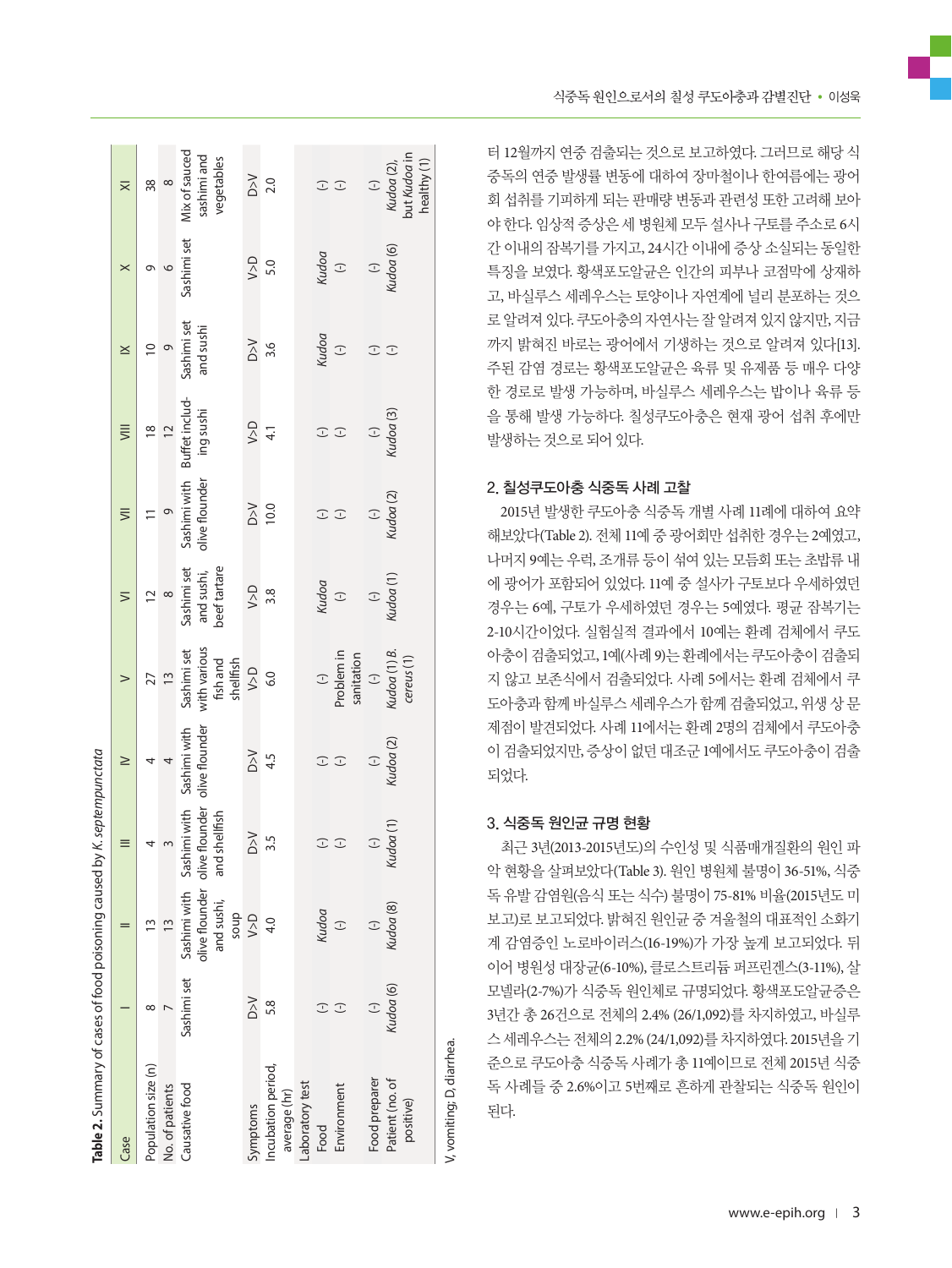

| Rank           | 2015                |         | 2014                 |          |                      |         |
|----------------|---------------------|---------|----------------------|----------|----------------------|---------|
|                | Total               | 422     | Total                | 409      | Total                | 261     |
|                | Unknown             | 215(51) | <b>Unknown</b>       | 186 (45) | <b>Unknown</b>       | 94 (36) |
|                | <b>Norovirus</b>    | 79 (19) | <b>Norovirus</b>     | 48 (12)  | <b>Norovirus</b>     | 42 (16) |
| 2              | E. coli             | 26(6)   | E. coli              | 41 (10)  | C. perfringens       | 30(11)  |
| 3              | Campylobacter       | 22(5)   | C. perfringens       | 29(7)    | E. coli              | 19(7)   |
| $\overline{4}$ | C. perfringens      | 14(3)   | <b>Salmonellosis</b> | 28(7)    | <b>Salmonellosis</b> | 12(5)   |
| 5              | Salmonellosis       | 10(2)   | Campylobacter        | 23(6)    | Shigella spp.        | 8(3)    |
| 6              | S. aureus           | 8(2)    | S. aureus            | 13(3)    | B. cereus            | 8(3)    |
|                | B. cereus           | 6(1)    | B. cereus            | 10(2)    | V. parahaemolyticus  | 8(3)    |
| 8              | V. parahaemolyticus | 3(1)    | V. parahaemolyticus  | 6(1)     | S. aureus            | 5(2)    |

**Table 3.** Annual trends in cause of food poisoning<sup>1</sup>

Values are presented as number (%).

1Data from Korea Centers for Disease Control and Prevention. Epidemiological investigation of infectious diseases in Korea, annual report from 2013 to 2015 [7-9].

#### 고 찰

칠성쿠도아충은 광어 취식 후 발생하는 식중독의 강력한 원인 으로 최근 제시되었고 식중독 역학조사에서 광어가 식단에 포함 되어 있을 시 쿠도아 원충 검사가 권장되고 있다. Song et al. [2]은 양식 육성어의 4.9%에서 칠성쿠도아충이 검출됨을 보고하였고, 광어회가 국민적 기호식품임을 감안하면 상당한 양의 칠성쿠도 아충이 포함된 광어가 소비됨을 추측해 볼 수 있다. 칠성쿠도아충 식중독의 특징은 조리자의 주의 여부와 상관 없이 양식 육성어 공 급 시에 이미 쿠도아충 감염 여부가 결정되어 있는 것이므로, 양식 장 단계에서 쿠도아충 감염을 막는 것이 유일한 예방책일 것이다. 또한 현재까지 칠성쿠도아충은 광어에서만 발견되는 것으로 되어 있어, 타 식중독 역학조사와 다른 점은 환례 검체에서 쿠도아충 DNA가 검출되고 1일 이내 광어 취식력이 있다면 다른 보존식이 나 환경검체 검사 결과에 관계 없이 쿠도아충으로 인한 식중독으 로결론내려질수있다는것이다.

하지만 위와 같은 결론을 내리기에는 광어쿠도아충이 식중독 의 원인으로서의 병원성 여부가 명확하지 않아 성급하다고 생각 된다. 인체에서의 병원성 여부를 증명하기 어려운 상황에서 동물 실험 결과가 상충됨은 이미 Chung et al. [6]에 의해 논의된 바 있 다. 식중독 환례의 검체에서 쿠도아충이 발견되었기 때문에 식중 독병원체로 추정하기에는, 소화기계 증상을 일으키지 않았던 mice에서도 쿠도아충 DNA가 여전히 검출됨을 증명한 Ahn et al. [14]의 결과가 상충하게 된다. 이를 근거로 한다면 쿠도아충이 포 함된 광어를 섭취한 경우 식중독 발생 여부와 관계 없이 대변에서 쿠도아충의 DNA가 검출될 수 있음을 가정해 볼 수 있다. 결과 1 에서 살펴보았던 총 11예 중에서도 사례 11에서 증상이 없었던 대 조군의 검체에서 쿠도아충이 발견되었음이 보고되었다. 그러므로 식중독 환례 검체에서의 쿠도아충 DNA가 검출 여부만으로 식중 독발생의기여도를판정하기에는한계가있다.

그렇다면 쿠도아충이 포함된 광어를 취식하고 왜 식중독이 발 생하는 것인가? 저자는 황색포도알균이나 바실루스 세레우스에 의한 식중독이 쿠도아충에 의한 식중독으로 오인 혹은 동시에 혼 재할 가능성을 제시해본다. 결과 2에서 살펴 보았듯이 쿠도아충 식중독과 위 두 병원체에 의한 식중독은 광어회 섭취력만 제외하 면 역학적 및 임상적 특징이 매우 유사해 구분하기에 어려움이 따 른다. 또한 결과 3에서 보았듯이 황색포도알규이나 바실루스 세레 우스는 가장 흔한 식중독 원인임에도 불구하고, 각각 최근 3년간 전체 식중독의 2% 정도만 차지하는 것으로 되어 있다. 2015년을 기준으로 하면 오히려 쿠도아충에 의한 식중독보다 숫자가 작은 수준이다. 전체 식중독의 절반에서 원인병원체를 밝혀내지 못한 것을 생각해보면, 황색포도알균이나 바실루스 세레우스 식중독 이 제대로 증명되지 못한 사례의 비율 또한 높을 것이며, 보고된 발생률보다 실제 발생률은 훨씬 높을 것으로 생각된다. 불명으로 처리된 황색포도알균이나 바실루스 세레우스 식중독이 쿠도아 충 식중독으로 오인될 가능성 또한 존재하는 것이다. 결과 1의 사 례 5에서는 환례 검체에서 쿠도아충이 1예 검출되었지만 동시에 바실루스 세레우스가 1예 검출된 것으로 보고되었다. 쿠도아충의 병원성이 불명확하다고 생각한다면 사례 5는 바실루스 세레우스 에의한식중독으로결론내릴수도있을것이다.

이와 같은 고민의 주원인은 황색포도알균이나 바실루스 세레 우스 식중독의 원인체 규명이 다른 식중독 원인보다 어렵다는 데 기인한다. 황색포도알균이나 바실루스 세레우스 식중독을 증명 하는 데 있어 역학적 연관성이 있는 음식에서 균증식 혹은 장독 소를 증명하고, 독소형 식중독에 합당한 임상증상(짧은 잠복기, 가벼운 소화기계 증상)을 보인다면 충분히 역학적 추정이 가능할 것이다. 하지만 일반적으로 발생하는 식중독에서 임상양상으로 독소형 식중독이 의심되더라도, 보존식이 있는 사례가 매우 드물 고, 환례의 대변 배양을 할 수 있는 경우도 극히 제한되어서 실험 적인 근거로 증명되는 경우는 매우 소수이고 대부분이 원인 불명